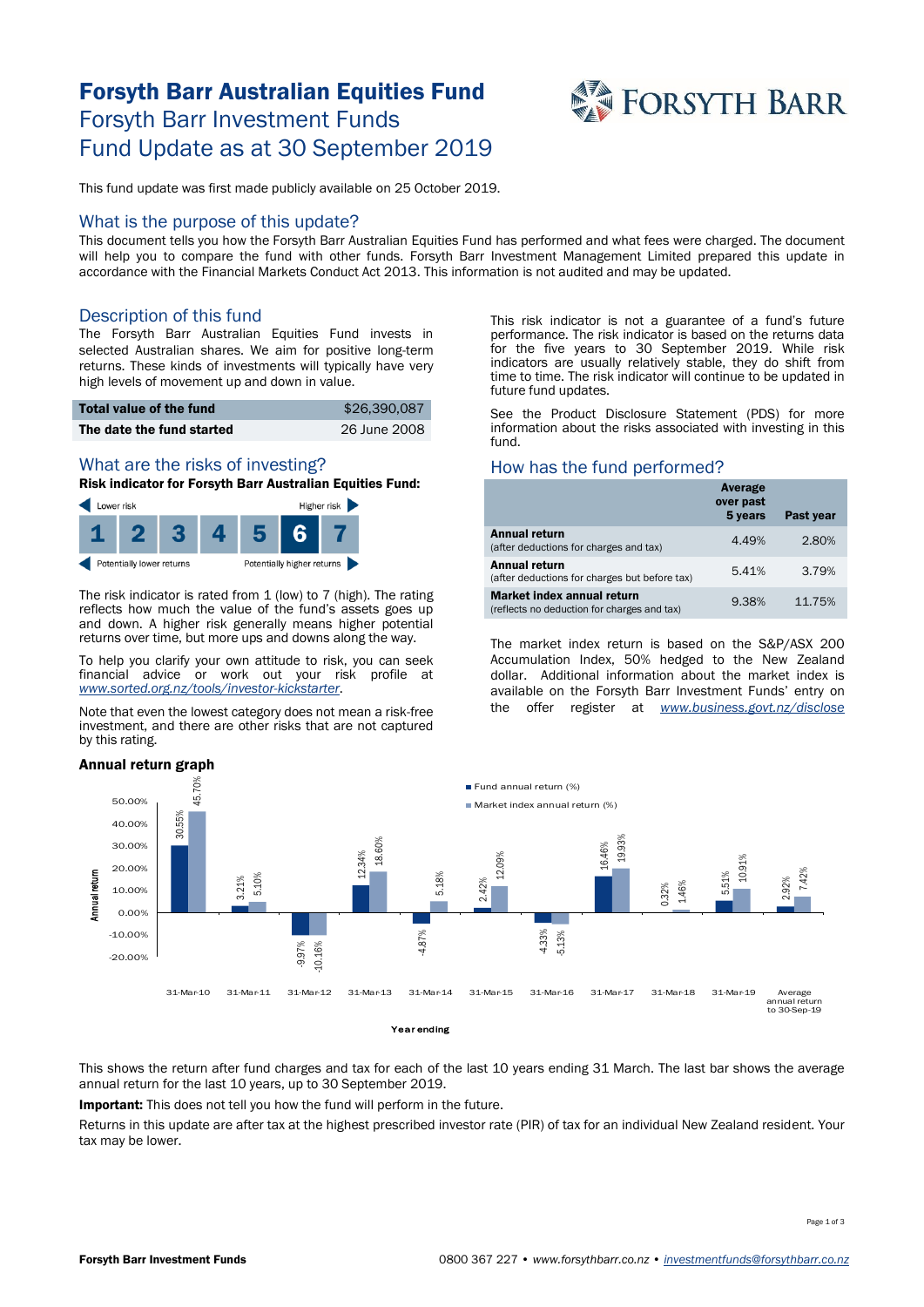### What fees are investors charged?

Investors in the Forsyth Barr Australian Equities Fund are charged fund charges. In the year to 31 March 2019 these were:

|                                                          | % of net asset value <sup>1</sup> |  |
|----------------------------------------------------------|-----------------------------------|--|
| <b>Total fund charges</b>                                | 1.32%                             |  |
| Which are made up of:                                    |                                   |  |
| Total management and<br>administration charges including | 1.32%                             |  |
| Manager's basic fee                                      | 1.27%                             |  |
| Other management and<br>administration charges           | 0.05%                             |  |
| <b>Total performance-based fees</b>                      | 0.00%                             |  |
|                                                          | Dollar amount per investor        |  |
| <b>Other charges</b>                                     |                                   |  |

Investors are not currently charged any other fees. See the PDS for more information about fees.

Small differences in fees and charges can have a big impact on your investment over the long term.

#### Example of how this applies to an investor

of the year, Jane received a return after fund charges were deducted but before tax of \$379 (that is 3.79% of her initial \$10,000). This gives Jane a total return after tax of \$280 for the year.

#### What does the fund invest in?

This shows the types of assets that the fund invests in.

#### Actual investment mix



## Target investment mix

| Cash and cash equivalents    | 5.00%    |
|------------------------------|----------|
| New Zealand fixed interest   | 0.00%    |
| International fixed interest | 0.00%    |
| Australasian equities        | 85.00%   |
| International equities       | 0.00%    |
| Listed property              | 10.00%   |
| Unlisted property            | 0.00%    |
| Commodities                  | 0.00%    |
| Other                        | $0.00\%$ |

#### Top 10 investments

| <b>Name</b>                                        | Percentage of<br>fund net assets | <b>Type</b>               | <b>Country</b> | <b>Credit rating</b><br>(if applicable) |
|----------------------------------------------------|----------------------------------|---------------------------|----------------|-----------------------------------------|
| Commonwealth Bank of Australia Limited             | 13.21%                           | Australasian equities     | Australia      |                                         |
| <b>BHP Group Limited</b>                           | 10.05%                           | Australasian equities     | Australia      |                                         |
| <b>CSL Limited</b>                                 | 9.82%                            | Australasian equities     | Australia      |                                         |
| <b>Westpac Banking Corporation</b>                 | 9.46%                            | Australasian equities     | Australia      |                                         |
| Australia and New Zealand Banking Group<br>Limited | 7.72%                            | Australasian equities     | Australia      |                                         |
| National Australia Bank Limited                    | 7.50%                            | Australasian equities     | Australia      |                                         |
| ANZ transactional bank account                     | 4.68%                            | Cash and cash equivalents | New Zealand    | $AA-$                                   |
| Woolworths Limited                                 | 4.55%                            | Australasian equities     | Australia      |                                         |
| Wesfarmers Limited                                 | 4.38%                            | Australasian equities     | Australia      |                                         |
| <b>Telstra Corporation Limited</b>                 | 4.07%                            | Australasian equities     | Australia      |                                         |
|                                                    |                                  |                           |                |                                         |

The top 10 investments make up 75.44% of the fund.

We actively manage the fund's foreign currency exposures. As at 30 September 2019, these exposures represented 95.32% of the value of the fund. After allowing for foreign currency hedges in place, 80.66% of the value of the fund was unhedged and exposed to foreign currency risk.